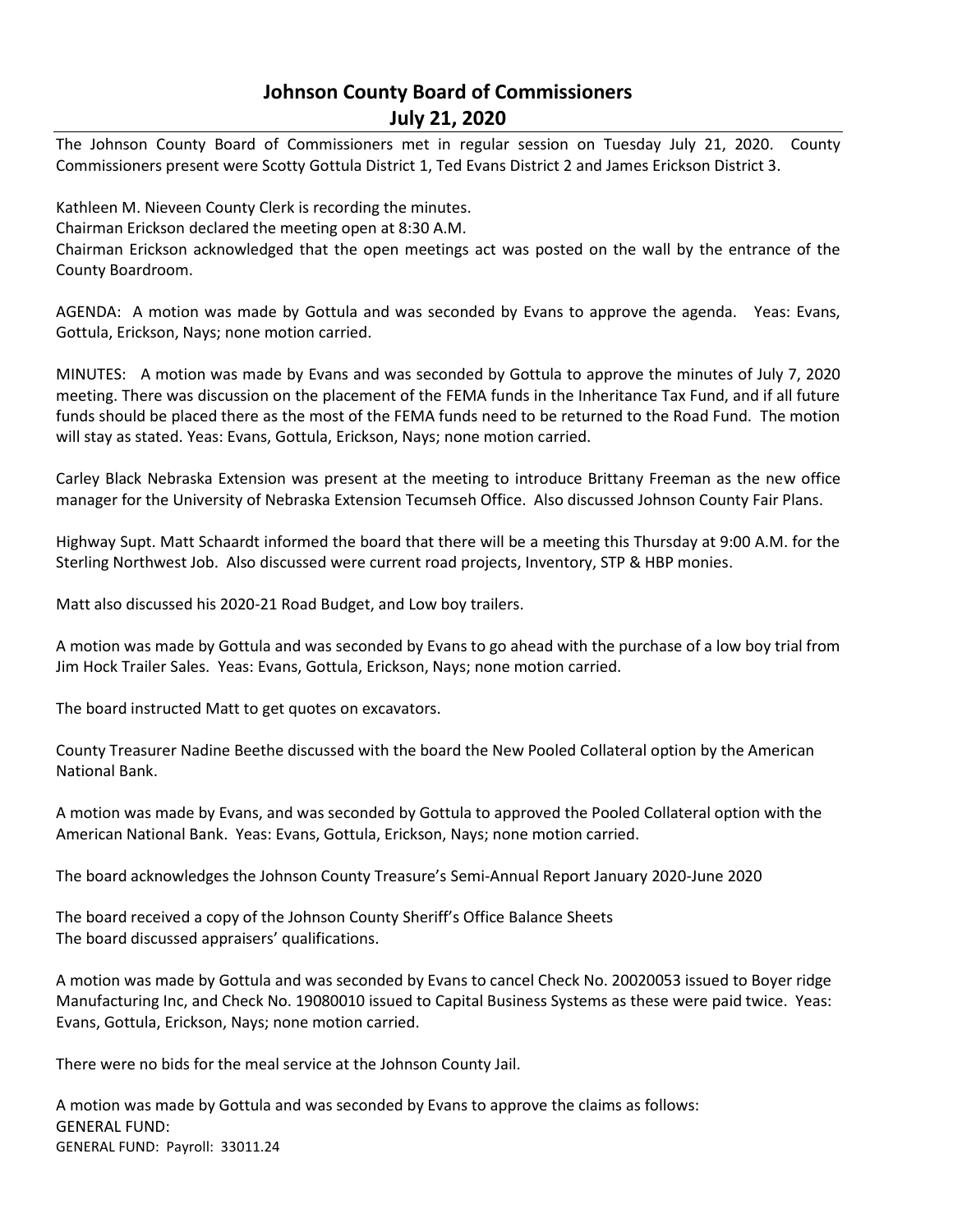## Claims: \$ 60,616.34

AFLAC – Insurance - 128.96, AMERICAN NATIONAL BANK – Deposit Book & Checks - 211.77, AMERICAN NATIONAL BANK Federal & FICA Taxes - 10,474.76, AMERITAS – Deferred Comp - 105.00, AMERITAS LIFE INSURANCE CORP. – Vision Insurance - 132.65, BLUE CROSS/BLUE SHEILD OF NE – Insurance - 14,718.98, BOB BARKER COMPANY, INC – Supplies - 270.80, CHILD ADVOCACY CENTER – Satellite Services – 1,100.00, CORNHUSKER STATE INDUSTRIES – Desk - 338.00, DAS STATE ACCTING - CENTRAL FINANCE – Support, Lease, June Usage - 185.64, MIKE DAVISON – Mileage - 278.30, DOLLAR GENERAL-REGIONS 410526 Supplies - 83.75, EAKES OFFICE SOLUTIONS – Supplies - 357.91,FIELD FORD,INC. – Repairs - 139.19, FIRST CONCORD BENEFITS GROUP - Flex Spending - 268.65, JOHN FILIPPI D.D.S D-ABFO – Dental Autopsy - 995.00, FRONTIER COOPERATVIE – Lawn Spray - 52.22, GALLS, LLC – Uniforms - 101.92, HASSELBALCH PHARMACY – Inmate Meds - 11.39, AMANDA HATFIELD – Groceries - 42.77 J0HNSON COUNTY PETTY CASH FUND – Black Hills, Trash Pickup & Postage - 728.50, JOHNSON COUNTY ROAD DEPT. – S/O & EM Fuel - 3,696.14 , JOHNSON COUNTY SHERIFF DEPT. – Paper Service - 36.15, KERNER TRUE VALUE – Supplies - 70.95, KUDU LAWN CARE - Pre-emergent - 175.00, LIBERTY NATIONAL LIFE INSURANCE CO Insurance - 206.06, MADISON NATIONAL LIFE INSURNACE Insurance - 117.00, MIPS INC. – Computer Installation - 299.80, MORAN PLUMBING AND HEATING,LLC – S/O Repairs - 171.50 NAVIENT CREDIT FINANCE CORPORATION - 461.94, NE REGIONAL INTEROPERABILITY NETWRK – Radio Network - 2,400.00, NEBRASKA DEPT. OF REVENUE – State Taxes - 1,520.60, OTOE COUNTY SHERIFF – Paper Service - 42.20, PARAMOUNT LINEN & UNIFORM – Rugs - 113.27, POLICE LEGAL SERVICES – Training - 480.00, POSTMASTER – PO Box Rent - 120.00, POTTAWATTAMIE COUNTY SHERIFF – Paper Service - 71.00, PRODUCTION CREEK SPECIALTY ADVER. - Jackets - 84.70, REGION V SERVICES 1/4ly Participation -2,321.50, RETIREMENT PLANS DIV OF AMERITAS – Retirement - 5,342.01, TAYLOR ROSEKRANS – Supplies - 43.93, SCOTTY'S GROCERY – Inmate Meals - 122.50, RICHARD R SMITH, ATTORNEY AT LAW – Phone/Internet - 103.27, SOUTHEAST NE DEVELOPMENT DISTRICT – Membership & Housing - 7,688.00, TECUMSEH CENTRAL MARKET – Supplies - 42.23, TIME WARNER CABLE – HD Converters - 8.76, TIME WARNER CABLE – Internet - 134.99, US BANK CORPORATE PAYMENT SYSTEMS – Meals, Registration, Hotel, Membership , Supplies - 2,555.46, U.S. CELLULAR – Tower Rent - 438.00, U.S. CELLULAR Internet, Phone - 108.01, WHERRY BROTHERS MORTUARY - Transport - 335.00, WINDSTREAM - Landline & Elevator Phones - 580.21

ROAD FUND: Payroll: 16389.58

## Claims: \$ 165,980.53

AFLAC – Insurance - 30.16, AKRS EQUIPMENT - Parts - 237.42, AMERICAN NATIONAL BANK – Federal & FICA Taxes - 4,864.57 AMERITAS LIFE INSURANCE CORP. – Vision Insurance - 26.60, BLUE CROSS/BLUE SHEILD OF NE – Insurance - 9,670.85, EGGERS BROTHERS INC. – Parts - 217.91, FIRST CONCORD BENEFITS GROUP – Flex Spending - 65.00, G & G OIL – Fuel - 3,897.75, HUSKER STEEL – Box Culvert - 32,973.00, J0HNSON COUNTY PETTY CASH FUND – B Hills & OPPD - 57.02, KERNER TRUE VALUE Supplies - 28.77, MARTIN MARIETTA MATERIALS – Rock - 14,456.16, MIDWEST SERVICE & SALES CO – Signs, Posts & Blades - 3,859.11, SID'S AUTO PARTS – Parts - 288.34, NEBRASKA DEPT. OF REVENUE – State Taxes - 679.80, NEBRASKA PUBLIC POWER Utilities - 34.21, NMC,INC – Parts - 3,055.76, PARAMOUNT LINEN & UNIFORM – Rugs - 56.28, POWERPLAN – Parts - 63.57, RDO TRUCK CENTER COMPANY – Parts - 102.57, RETIREMENT PLANS DIV OF AMERITAS – Retirement - 2,367.69, SENECA SANITATION Trash Pickup - 60.00, SPEERS TRUCK REPAIR LLC – Labor & Parts - 565.96, T. O. HAAS TIRE – Tires/Repairs - 407.04, TIM SISCO CONSTRUCTION LLC – Contract Labor - 87,834.42, TRUCK CENTER COMPANIES – Parts - 24.98, US BANK CORPORATE PAYMENT SYSTEMS – Parts - 46.34, WASHINGTON NATIONAL INS COMPANY – Insurance - 9.25

911 EMERGENCY MANAGEMENT FUND:

Claims: \$ 2,492.99 J0HNSON COUNTY PETTY CASH FUND – OPPD 911 Tower - 41.00, WINDSTREAM NEBRASKA INC – 911 Phones - 2,451.99

AMBULANCE SERVICE FUND: Claims: \$ 3,856.33